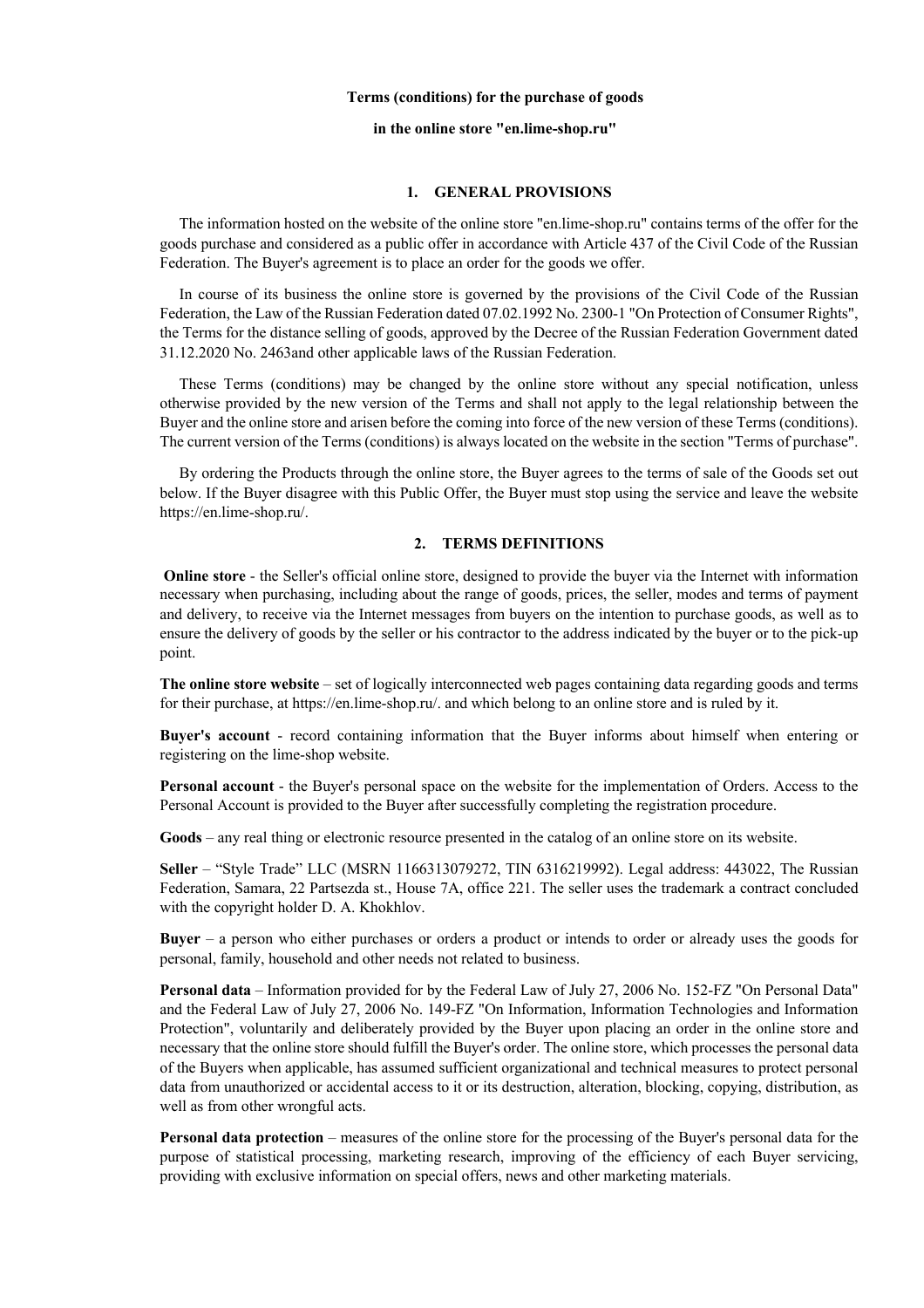**Cookies** – The website uses cookies and similar technologies to ensure the best experience for Buyers by providing personalized information, remembering preferences in the field of marketing and content of the website, as well as helping to get the information the Buyer needs.

By using the website, you confirm your consent to the use of cookies in relation to this type of files. If you do not agree with us to use this type of files, then you must adjust your browser settings accordingly or not use the website. The website can be used without cookies. You can turn off the storage of cookies, restrict their creation to specific websites, or set a cookie notification in your browser. You can also delete cookies from your PC hard drive at any time (file: "cookies"). Please note in this case, page display and site usage guidelines will be limited. Most browsers allow some degree of control over most cookies through your browser settings.

**Order** – an electronic or verbal demand of the Buyer for the purchase of Goods from the catalog of the online store, agreed by the Parties, accepted and executed by the operator of the online store.

**A retail sales agreement (cash register receipt)** – is an agreement of sale and purchase between the Buyer and the online store for the purchase by the Buyer of certain Goods at a certain price, with delivery within an agreed time frame on certain terms of delivery or receipt.

**Services** – a series of activities of the online store in relation to the Buyer, carried out in order to perform the terms of the Agreement, including, but not exhaustive, the services such as delivery of the Order to the Buyer, notifying the Buyer with regard to the Agreement performance, etc.

# **3. TERMS OF GOODS PURCHASE**

## **Intellectual property protection.**

 All text information and graphic images, photographs, diagrams, drawings, video images of samples of the Goods in the catalog, including the images of trademarks located on the website, are the property of the copyright holders, and its use by the Buyer and third parties is possible only if the Copyright Holder has given written consent to such use.

 Except as provided by the current legislation of the Russian Federation, no content of the website can be copied (reproduced), processed, distributed, displayed in a frame, published, downloaded, transferred, sold or otherwise used in whole or in part without the prior permission of the respective copyright holder.

#### **Digital catalogue. Information and description of the Goods.**

 The availability of the Goods presented in the online store catalog is determined by the individual status of the Goods displayed in the genre catalog, as well as on the Goods flypage with a detailed description of its characteristics.

 All information about the Goods presented on the website is for informational purposes only, is not advertising and may not contain all information related to the Goods properties and characteristics.

 The website provides information regarding the main consumer properties of the Goods (SKU, color, size, composition and care), price and terms for purchasing of Goods, their delivery, the Goods payment procedure, as well as the period during which the offer to conclude the Agreement is valid.

 Photos, diagrams, drawings, video images of the Goods samples in the catalog are the property of the online store. Each sample image is accompanied by text information about the Product. The quality of the settings and the characteristics of the Buyer's computer screen may distort the color gamut of the presented Goods. The Buyer has the right to contact the online store support service for additional information regarding the Goods which he interests in. At the Buyer's request, the online store manager will provide (by phone or via e-mail) in the chat any other information necessary and sufficient, at the Buyer's discretion, to make a decision of Goods purchase.

 The Goods may have minor differences from the image presented on the website in color, shape, size or other properties. Any characteristics of the Goods may be changed by the manufacturer of the Goods without prior notice. The Goods, where it is stipulated by the legislation of the Russian Federation, have all the necessary certificates, and fully comply with the provisions and requirements of the Russian Federation laws.

 If the Buyer have any questions regarding the properties and characteristics of the Goods, the Buyer, before creating an Order, could contact Customer Service of the online store via email/chat/telephone. .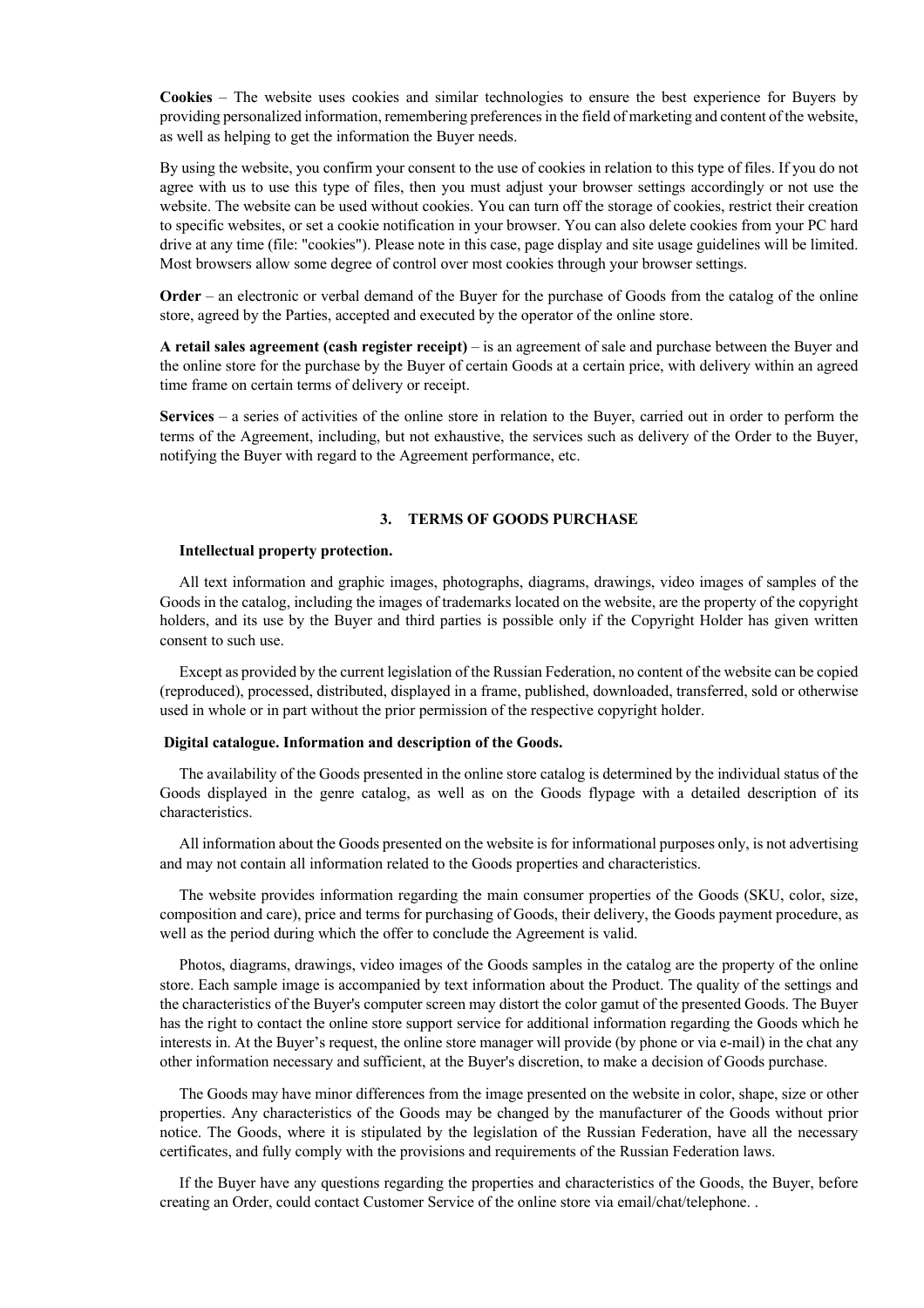## **Payment for the Goods**

 The price for each item of the Product is indicated on the Site in the menu of the Product in dollars and includes value added tax. In the event of a discrepancy between the price displayed in the Product menu and the price displayed in the Order basket at the last stage of ordering, the purchase price of the Product is the price displayed in the Order basket. The price of the Goods can be changed by the Seller unilaterally at any time before the completion of the Order. The prices in the online store may differ from the prices of the Sellers' retail stores and may vary by region.

 The Seller has the right to cancel the Order (terminate the Sale and Purchase Agreement) unilaterally if there was a technical failure on the Website, which occurred for any reason, the Order was placed with an erroneous or incorrect price for the Goods and / or delivery. In cases of placing an Order with an erroneous or incorrect price for the Goods, the Seller informs the Buyer about this in order to confirm the Order with corrected price or to cancel the Order. If it is impossible to contact the Buyer, this Order is considered canceled. If the Order was prepaid, the Seller returns to the Buyer the amount paid for the Order in the way the prepayment was originally made.

 The amount of the Order includes the cost of the Goods and the cost of additional services ordered by the Buyer when placing the Order (delivery services, etc.), and is indicated at the last stage of placing the Order.

 Payment for the Order is carried out in accordance with the following methods of payment for the Goods, specified in the section "Help.

To complete the ordering process, lime-shop asks the Buyer to read the following information and conditions:

 The administration of the lime-shop website warns the Buyer that the customs authority of the country of importation of the order may require the Buyer to pay duties and / or tax for importing an order issued on the lime-shop, as well as providing information necessary for customs clearance of the order.

 The Buyer can familiarize himself with the current rules, the amount of duties and / or taxes, as well as the procedure for their payment on the corresponding information resource of the customs authority of the country of import of the order.

If Buyer refuses the order after it has been dispatched from warehouse, the lime-shop has the right to withhold its costs associated with sending the order to the Buyer, returning the order to the Seller, as well as duties and / or taxes paid by the seller in the amount and in accordance with the rules for collecting customs duties in the country of import of the order when returning money to the Buyer of the order.

#### **Features of payment for the Goods by bank cards:**

 In accordance with the regulation of the Central Bank of the Russian Federation "On the issue of bank cards and on operations performed with their use" dated 24.12.2004 No. 266-P "transactions with bank cards are performed by the cardholder.

 Bank card transactions are authorized by the bank. If the bank has reason to believe that the operation is fraudulent, then the bank has the right to refuse to carry out this operation.

 In order to avoid cases of various kinds of unlawful use of bank cards when paying, all Orders placed on the site and prepaid with a bank card are checked by the Site Administration / Seller. The Seller reserves the right, without giving a reason, to cancel the Order and return the money previously paid.

When paying for the Order with a bank card (including entering the card number), the payment is processed on the website of the electronic payment system of the cloudpayments aggregator (LLC CLAUDPAYMENTS INN: 7708806062) or by another provider of electronic payments that have passed international certification. This means that your confidential data (card details, registration data, etc.) do not enter the online store, their processing is completely protected and no one, including the Site, can receive your personal and banking data.

 By making a payment by bank card on the Site, the Buyer agrees to send him a cash receipt in electronic form (links to a cash receipt with the ability to download it in PDF format) by e-mail. In this case, the cashier's receipt in printed form is not provided simultaneously with the goods.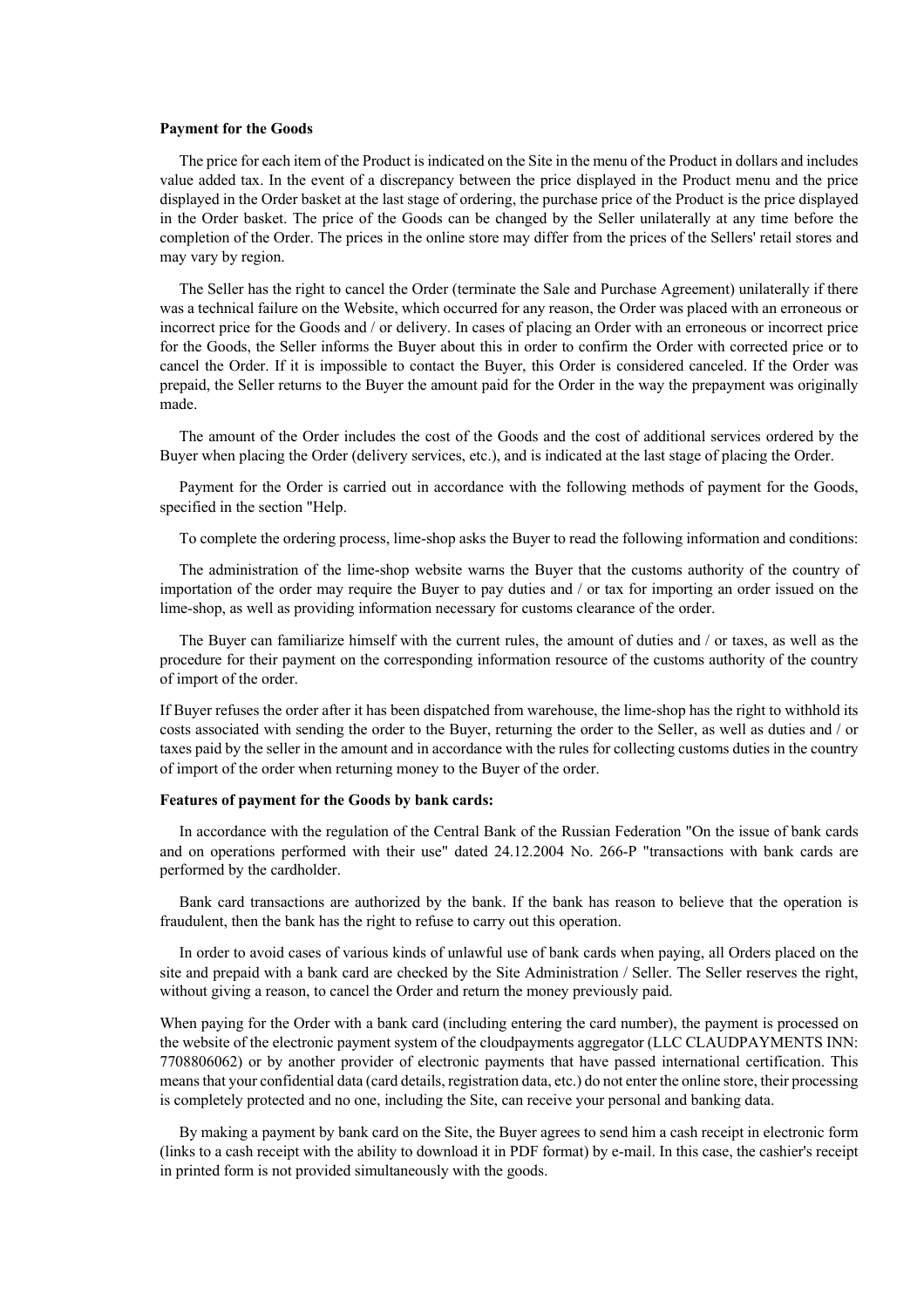In the case of a return, both full and partial, the funds are returned to the same card (to the same account) from which the payment was made.

## **Parties liability for the accuracy of information.**

Each Party is liable for the inaccuracy of the information it provides.

 The online store is not responsible for the accuracy and correctness of the information provided by the Buyer when registering on the Website and making an Order.

 To place an Order, the Buyer shall provide valid data required to complete its execution. The Buyer is responsible for the validity and / or relevance of the data provided, as well as for incorrect data provided by the Buyer and / or the Buyer's representative.

 The Buyer is notified by these Terms that the sale of the Goods in the online store is carried out in real time (twenty-four hour) and means a change in price and availability without prior notice thereof. In this regard, the Goods are reserved for the Buyer only upon the processing of Order by the order-picking service of the online store.

 The contract is deemed to be finally concluded in a duly form from the moment the online store sent an invoice or sales receipt to the Buyer, or another document confirming the Goods payment. The cash register receipt shall be sent to the Buyer by e-mail specified by the Buyer when placing the Order.

 The other matters and conditions for concluding the Agreement may be specifically provided by law or by the Agreement itself (including the terms of the standard forms to which the Buyer shall adhere).

#### **Limitation of liability of the online store for the Goods and their use.**

Failure to comply with the Terms for Goods use by the Buyer shall indemnify the online store from liability.

 The online store is indemnified from any liability for non-performance of obligations or for improper performance of obligations where it proves that non-performance of obligations or their improper performance were due to force majeure circumstances, as well as to other reasons provided for by law.

 The online store indemnified from any liability for damage caused to the Buyer's life, health or property as a result of design, manufacture, formula or other defects of the Goods and if it proves that the damage was caused as a result of violation by the Buyer of the established Terms for the use, storage or transportation of goods (work, services) and use of the Goods for other purposes.

#### **Online order of Goods.**

 The order of the Goods shall be made by the Buyer on his own behalf by placing the Goods in the "basket", by filling out the Order form and paying for the Order.

 When the changes in the composition of the Order occur during its processing by the services of the online store, its reorganization is possible only upon agreement with the Buyer of its final batching.

The cases of removal of the Goods from the agreed Order by the online store:

- The online store shall notify the Buyer as to the stockout of a suitable Product, which was discovered during the Order full-scale batching and the pre-sale Goods check, and the defective Product so discovered by the online store could not be replaced with a quality one within a reasonable time.
- The partner of the online store the supplier of Goods is under the liquidation or the bankruptcy proceedings, and the risk of improper delivery has occurred.
- The pre-order item is not on sale. The release of Goods for sale is delayed for indefinite term or canceled by the manufacturer.
- The Legal restrictions have been imposed on the free sale of the ordered Goods.